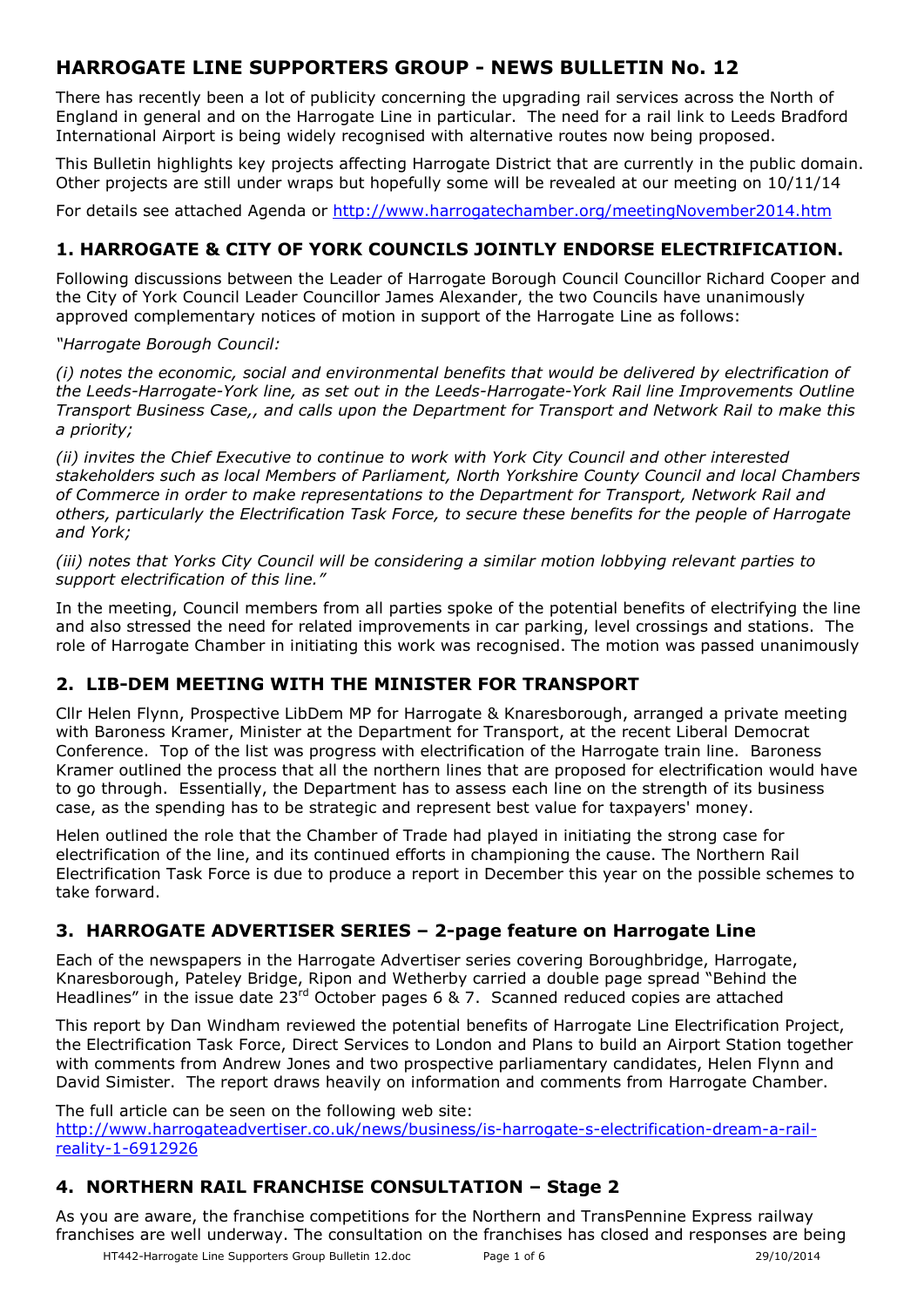considered by the Department for Transport's Rail Executive and Rail North as part of the development of the specification that will form part of the Invitation to Tender. (ITT)

North Yorkshire County Council has kindly given us a copy of their submission to the DfT Stakeholder Consultation dated 18/08/14. This includes several positive references to the Harrogate Line, which they state is top of their list of key priorities within North Yorkshire. They would also like to develop Harrogate and Scarborough Stations as gateways to the towns and look at opportunities with third parties as to the best way of achieving this and regenerating the local economy.

NYCC go on to state that "*to achieve the best business case for the Harrogate Line, the service frequency needs to be doubled across the whole route (including weekends), with earlier and later trains and an end-to-end journey time reduction of 15 minutes. NYCC would like to work with the future franchisee to develop and grow the line ahead of any future electrification."* 

On the 19 August 2014 the DfT announced the bidders who had pre-qualified for each competition and these bidders are beginning their preparatory work.

The DfT News Release stated that *"Bidders will be expected to show how they will make the most of the government's £1bn investment programme for the rail network in the north of England, which will provide faster, and more reliable journeys, more capacity, better trains and improved connections for passengers across the region."*

We have received a DfT guidance note and this list of stakeholder contacts for each of the bidders:

#### **Northern Franchise competition contacts**

- Abellio Northern Limited; Bid Director: Rebecca McPhee
- Arriva Limited; Bid Director: Philip Heathcote
- Govia Northern Limited; Bid Director: Andy Coulthurst

We intend to arrange meetings with each of the bidders to stress the needs of the Harrogate Line. The first with Arriva Bid Team has just been fixed for Tuesday  $18<sup>th</sup>$  November. Time and venue to be agreed. Group members representing significant businesses who use the line are welcome to attend these meetings together with the Chamber team. Please e-mail chiefexec@harrogatechamber.org

The DfT encourages bidders to actively engage with the stakeholders as part of the franchising process. Bidders should mostly be in 'listening mode' seeking to understand the aspirations of the stakeholders so that, where they align with the ITT requirements their plans would meet these as closely as possible. Bidders should not be discussing their own plans nor soliciting your support.

At whatever level the engagement takes place, certain principles need to be adhered to – most notably that of equality of treatment. If an authority is approaching bidders itself it must approach all bidders in the same way (e.g. offering the same number and length of meetings) and must not act in a way that gives a bidder an advantage over the others (e.g. offering funding or other involvement to one bidder which is not offered to the others). It must also convey the same message to bidders wherever possible. All contact should be logged and a note of any meeting retained.

The delay in rail re-franchising means that two Direct Franchise Awards are being made by the DfT: one to cover Northern services, which started in April 2014 and one covering TransPennine Express services from April 2015.

The timetable for the re-franchising process is currently as follows:

- Short-listing announced October 2014
- Final Invitations to Tender issued December 2014
- Direct Award for TransPennine franchise March 2015
- Bids returned mid-2015
- Preferred bidders announced October 2015
- Franchises commence  $6<sup>th</sup>$  February 2016

### **5. LEEDS BRADFORD AIRPORT PARKWAY STATION PROPOSALS**

During a recent short visit to Leeds Bradford Airport, the new Aviation Minister Robert Goodwill, MP for Scarborough, said that *"a new rail link to Leeds Bradford Airport is obviously desirable"*. We agree!

Harrogate Chamber has long campaigned for a link between the Airport and the Harrogate Rail Line which runs just half a mile from the end of the Airport's long stay car park – and only 1.1 miles from the Terminal Building. Our initial suggestions for a shuttle bus service between the Airport and Horsforth Station were rebutted by the Airport Management on costs grounds, although we do wonder whether the potential reduction in car parking revenue influenced their decision to oppose the idea.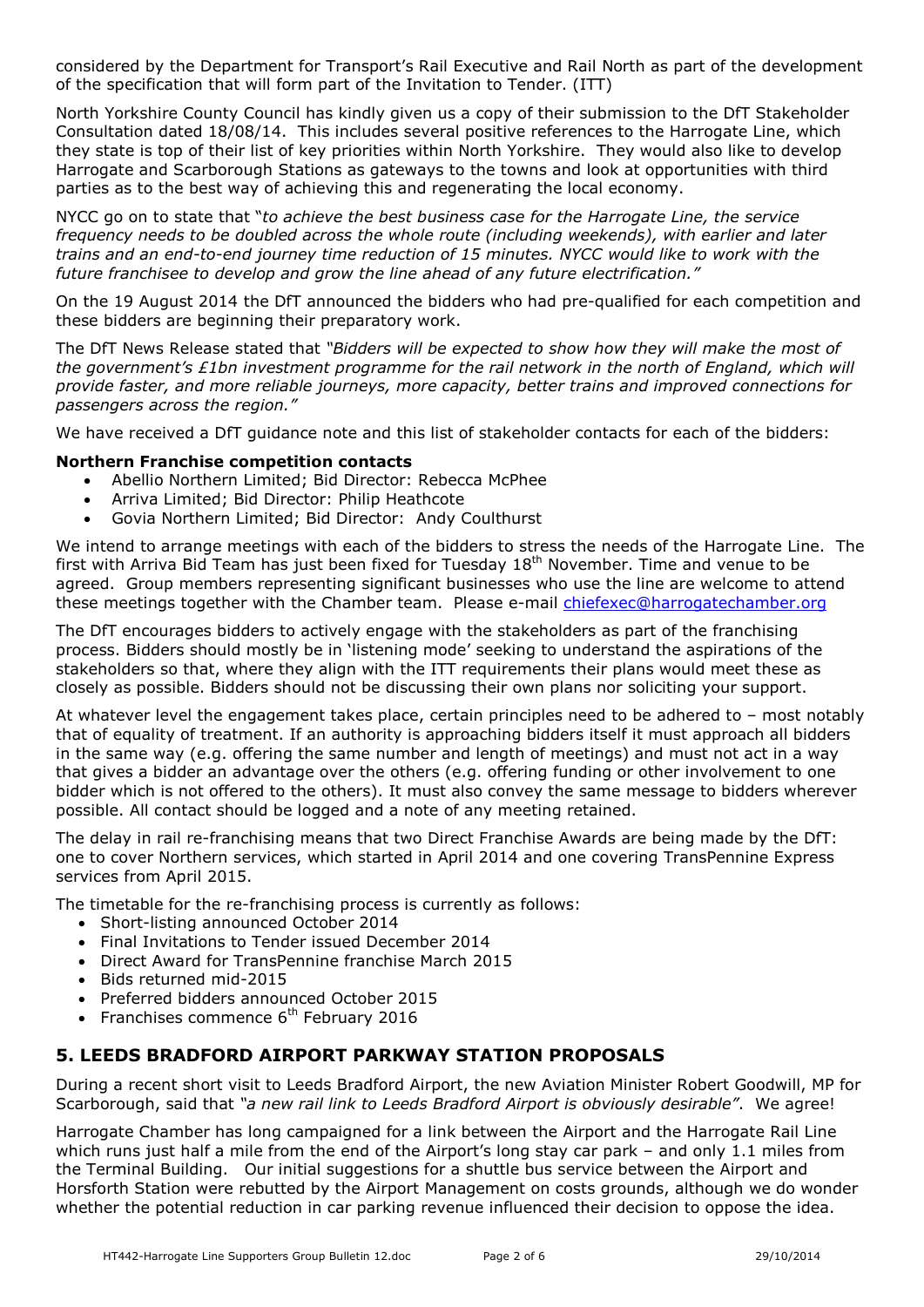Following detailed study of the terrain, Mark Leving has compiled a four-page paper (attached) setting out proposals for a Leeds Bradford Airport Parkway Station approximately one mile north of Horsforth Station near the southern portal of the Bramhope tunnel. The station would function as a joint Airport and Park and Ride facility achieving two key objectives:-

- Providing frequent direct rail access to the Airport from Leeds, Harrogate and York centres, thereby serving both West and North Yorkshire effectively.
- Providing much needed accessibility and car parking capacity for new rail users in the surrounding areas of Cookridge, Bramhope, Yeadon and Pool, thereby better enabling the rail route to fulfil a much more valuable role in the areas it serves.

It is proposed that the existing car park shuttle bus is extended by 0.5 miles to the new railway station to fully integrate accessibility between the station and the Airport terminal. All local services would call at the station. If rail-airport traffic were to become significant, the potential use of automated peoplemover solutions (as used at Gatwick and Stansted Airports) could be explored.

This approach would enable a valuable and cost-efficient means of providing the Airport with a rail link whilst simultaneously and significantly improving accessibility to the rail route, thereby improving its overall economic viability and contribution to the Leeds City Region. It would also encourage significant modal shift from road to rail through improved accessibility for the areas of Cookridge, Bramhope, Yeadon and Pool, thereby relieving the heavily congested A660 and A65 road corridors.

In terms of improvements to public transport journeys to and from the Airport, previous analysis in 2011 showed that the provision of a station would enable reduced access times of over 15% (approx. 15 minutes) with the number of journey opportunities increasing by 200% on average from a selection of key locations within the wider Leeds City Region.

This proposal is complimentary to other potential longer term options, e.g. tram-train and/or spur-end connection from the existing route near Horsforth to the Airport terminal. It is also achievable at significantly lower cost and shorter timescales, with the added benefits of integrating accessibility from both North and West Yorkshire simultaneously and without creating any substantial additional on-cost of operation, which would be a significant feature of any other option. It also addresses some key accessibility constraints to existing train services over the route around the north and west of Leeds.

Andrew Jones MP endorsed our proposal and agreed to present it directly to the Aviation Minister who had appointed consultants to undertake a feasibility study into Improving Connectivity to Leeds Bradford International Airport. Baroness Kramer acknowledged receipt of the Chambers' proposals in a letter to Andrew Jones MP dated 17/09/14. She confirmed that one of the options being considered is a new station on the existing Harrogate to Leeds rail line that would serve LBIA via a shuttle bus link. She added that this option has been short-listed for further testing in the final stage of the study and as such is receiving full consideration alongside the other short-listed options. These include junction improvements, a new link road, express bus services and both short and long term heavy rail options.

The Minister stated that she would ask her officials to make sure that the Consultants are familiar with all the points we raised. In conclusion she hoped that her letter provided reassurance that the proposals put forward by Harrogate Chamber of Trade & Commerce for a new station on the Harrogate to Leeds rail line to serve LBIA are being given full consideration in the feasibility study.

## **6. FLAXBY MOOR PROPOSED PARKWAY STATION & BUSINESS PARK + HOUSING?**

Following the Planning Inspector's recent rejection of Harrogate Borough Council's Sites & Policies DPD, there has been renewed interest in the potential for Flaxby Green Park to make up a large part of the projected short-fall in employment land requirements for the District. This large site could meet the needs of both existing local businesses wishing to grow whilst also offering an attractive environment for inward investment and for an incubation centre, bringing valuable high quality jobs to the District.

Forward Investments Ltd has submitted a pre-planning application for Flaxby Green Business Park located on the A59 junction with the A1(M) Motorway Junction 47. The plans include provision for a new Rail Station on the adjacent Harrogate Line together with a large Park & Ride car park.

Several Councillors have recently suggested that this area might also provide the ideal location of a new housing development, incorporating a school, shops and other community facilities.

A park & rail site at Junction 47 would be very popular with commuters into Harrogate, Knaresborough and York, whilst also serving business and leisure visitors to the major events in the Harrogate International Centre and at the Great Yorkshire Showground – both having stations nearby.

Further details can be provided to interested parties on request to *info@harrogateline.org*.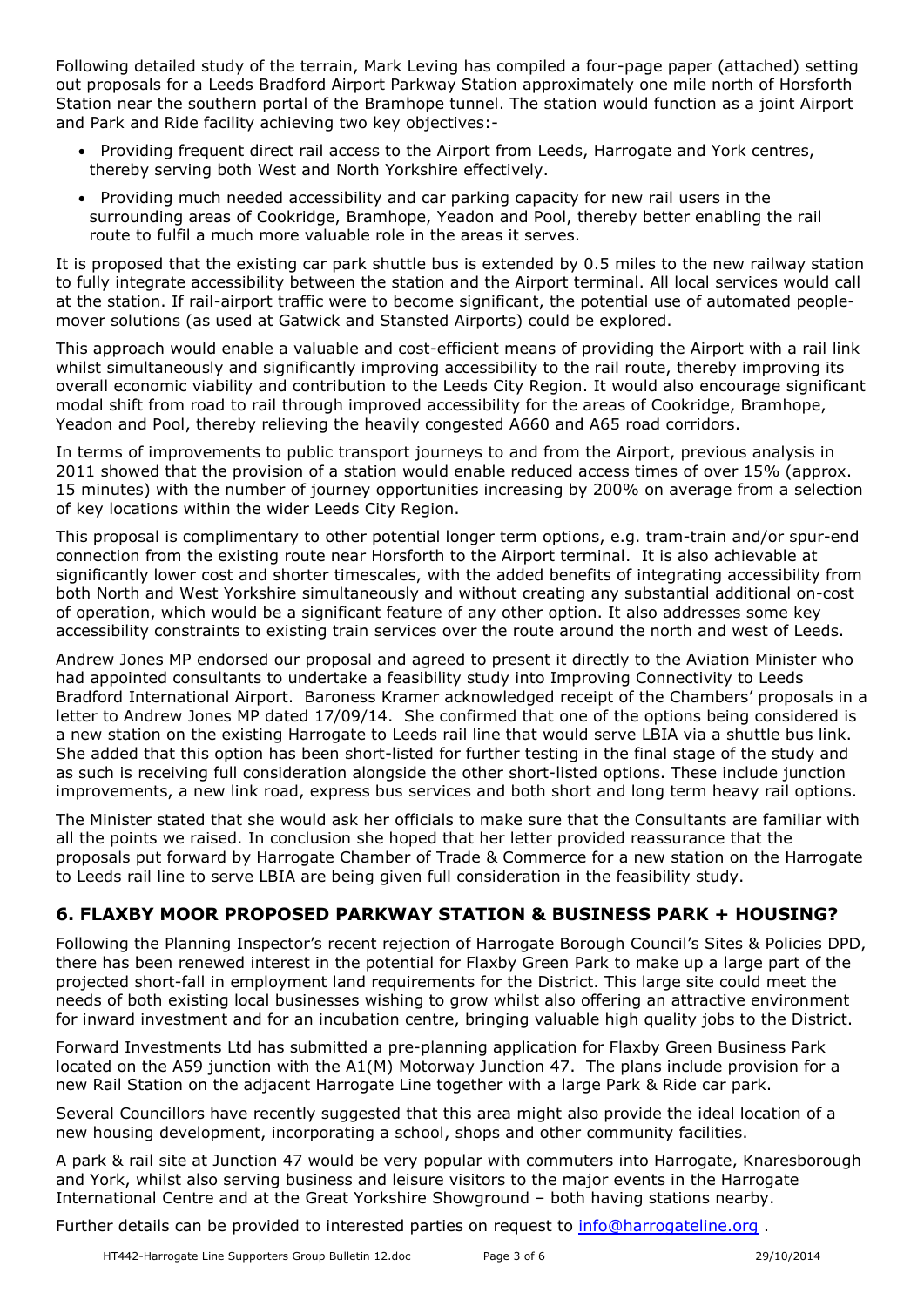### **7. EAST COAST MAIN LINE FRANCHISE**

As previously advised to all members, meetings took place with each of the three short-listed bidders for the East Coast Franchise – namely, First Group; Keolis and Stagecoach/Virgin.

Private meetings were arranged for each bidder with a group of Chamber Officers and several senior local business owners/managers. In addition to explaining the unique characteristics of Harrogate and our need for more regular direct London services, each bidder was presented with our Information Sheets HT401 and HT424 plus a portfolio of letters from local businesses and members of this group.

None of the bidders were permitted to say what they were planning – or to make any commitment on the specific proposals that we put to them, but they did recognise the needs of Harrogate businesses.

The DfT are due to make an announcement about their chosen bidder in mid-November. We will then seek a further meeting with the successful bidder to influence their service pattern if possible.

### **8. HS3 – High-speed from Hull to Liverpool**

There has been a lot of comment in the media about the plans for HS2 and the mythical HS3. I was invited to have dinner with the Secretary of State for Business, Innovation & Skills, Dr Vince Cable, in Harrogate on 27<sup>th</sup> July. He agreed with me that HS3 needs to be a coast-coast line from Hull to Liverpool, and not simply a Leeds to Manchester line as it was first mentioned by the Chancellor.

This possibility was actually announced formally by the Prime Minister and the Chancellor during a meeting with Civic Leaders and Rail Executives in Leeds on Monday 27<sup>th</sup> October. The official DfT Press Release includes these key paragraphs:

*As part of the government's long term economic plan for the north, the Prime Minister and Chancellor yesterday gave their backing to develop HS3 – a high speed rail link connecting the north's great cities which could significantly reduce journey times across the region.* 

*The Prime Minister and the Chancellor were responding to a report published by HS2 Chairman Sir David Higgins*  which sets out proposals for how to maximise the benefits of HS2 in the north and how transport links can be *improved in the north of England more widely. In the report, Sir David identifies the vital importance of improving east*  west connectivity across the north and considers the central role a high speed rail link could play. He concludes that with a high speed link the journey time between Leeds and Manchester could be cut from around 55 to between 26 *and 34 minutes.* 

*The Prime Minister and the Chancellor have also welcomed Sir David Higgins' recommendation that co-operation on transport issues should be formalised in the north. In response the Chancellor announced the creation of a new body called Transport for the North made up of the main northern city regions. This body will work together with other authorities and stakeholders and allow the north to speak with one voice on the big decisions to benefit the region as a whole.* 

*The government, working with Transport for the North, will now produce a comprehensive transport strategy for the region. This will include options, costs and a delivery timetable for a HS3 east west rail connection. An interim report will be produced next March.* 

*By combining the strengths of the north's great cities, the government believes that the proposals will help transform the economy of the north of England and play a key role in delivering a northern powerhouse.* 

*The government is also launching a review into the costs and time it takes to build high speed rail, drawing on international experience to find ways to bring down the costs of Phase Two and future high speed rail projects.* 

*The report from Sir David Higgins also gives strong backing to the case for Phase Two of HS2 and sets out proposals to maximise its benefits. His proposals include bringing forward plans for a hub station at Crewe to 2027 and a fundamental review of the right solution for Leeds station to allow connections between HS2, existing rail services and improved east west connections. The government will set out its detailed plans for Phase Two in 2015.*

#### *Prime Minister David Cameron also said:*

*Improving connectivity and reducing journey times between our great northern cities is a crucial part of our long term economic plan for the north to boost businesses and create more jobs and security for hardworking people. That's why we are backing HS3.* 

*I welcome Sir David Higgins' report which will help our work to create a northern powerhouse and ensure that HS2 delivers the maximum economic benefits.* 

In a personal article published in the Yorkshire Post on 27/10/14, David Cameron reiterated the points made above and also added a brief reference to the Harrogate Line as follows:

*"And the recommendations say Leeds Railway Station – already the busiest in the North – should be overhauled as part of the wider city regeneration. Along with electrification of the North Transpennine*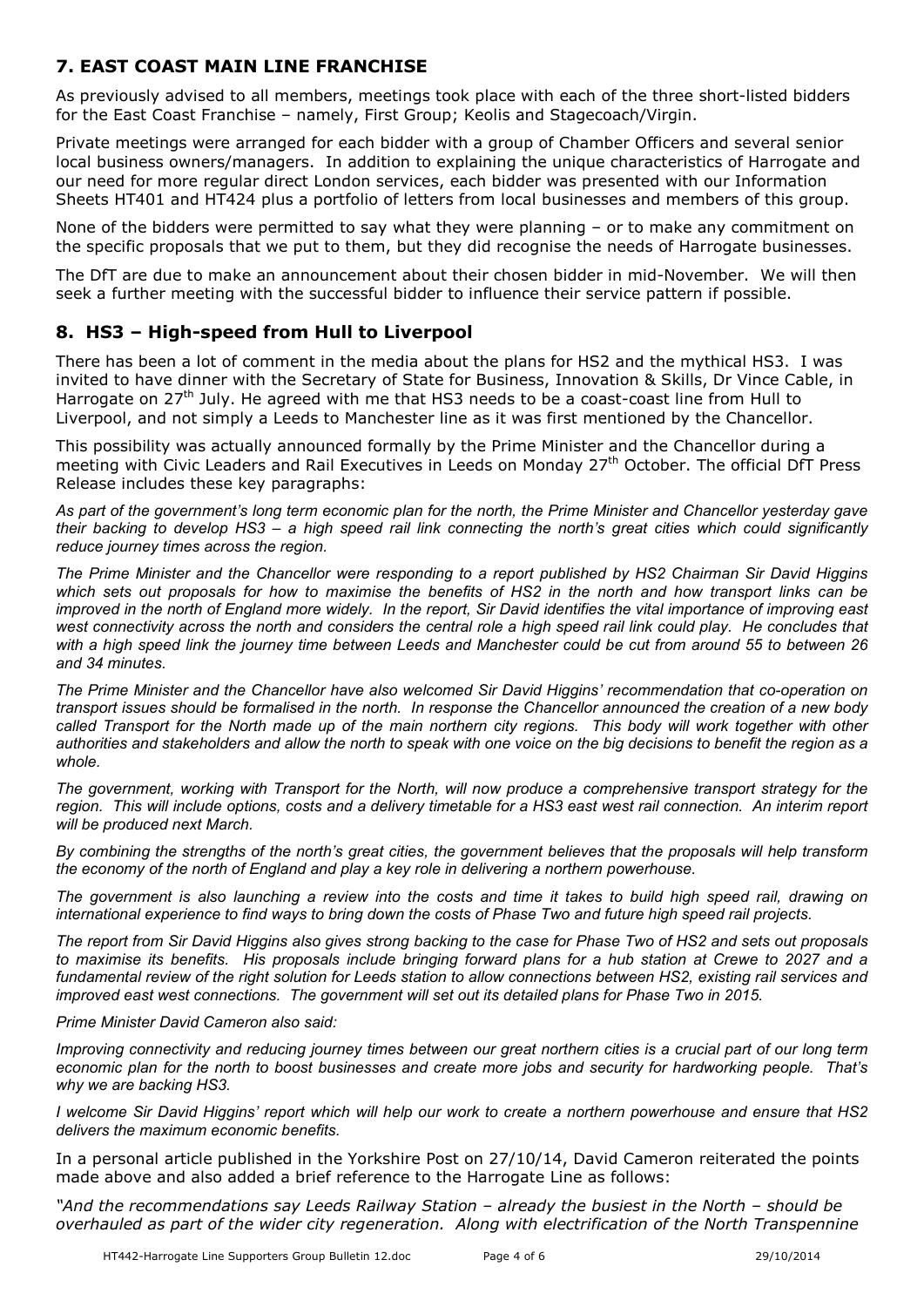*route, doubling of a section of the Harrogate line and brand new stations at Kirkstall Forge and Apperley Bridge, this forms the biggest investment in the railways since Victorians.*"

We hope that the Prime Minister soon goes well beyond doubling of one section of the Harrogate Line – as he surely ought to actually endorse the excellent business case for electrification of the whole line!

See: http://www.wymetro.com/harrogate/ Then you can download the full Business Case (88 pages)

### **9. RAIL IN THE NORTH - Long Term Rail Strategy**

The establishment, objectives and composition of Rail North was reported in Bulletin 11, Section 1 published at the end of July. In August Rail North published their long term rail strategy – a 104 page report outlining their vision, although there are very few references to Harrogate.

The opening paragraphs of the Foreword summarise their aspirations as follows:

*We want rail in the North to grow. The reason for this is simple: growing rail will support a growing economy. More than this, a growing rail network will help the North's economy meet its full potential.* 

*This Long Term Rail Strategy sets out how rail can support the growth of the North of England's economy over the next twenty years. It demonstrates how this can be done by improving connectivity*  for passengers and freight across the North, while at the same time providing a better customer *experience and delivering a more efficient and cost-effective railway. Delivering the Strategy creates an opportunity to increase the North's economy by up to £50bn over a 60 year appraisal period, equivalent to an annual benefit of £900 million. The North's railway has more than just an economic function; it has a social function too. As well as supporting economic growth, the Strategy sets out how rail's contribution to the North's social progress can be grown and enhanced*.

The Executive Summary includes the following ways to achieve the Vision

*Sustainable economic growth will be supported by improving connectivity:* 

- *Between the cities of the North;*
- *By expanding commuter networks;*
- *Connecting areas of economic disadvantage with areas of economic opportunity;*
- *Providing capacity to accommodate the expected growth in freight by rail;*
- *Addressing the differing needs of the North's evolving and rebalanced economy; and*
- *Providing direct and efficient links to London, the other major centres of Great Britain*
- *and international airports and to ports and freight terminals.*

*A fundamental requirement will need to be met which is to ensure that there is adequate provision of capacity across the North. It is a core customer requirement to have a reliable service and not to be forced to use overcrowded services.* 

*There will be a transformation of quality leading to a more coherent network achieved through a focus on an easy-to-use network, integrated across the modes, with a connecting timetable of local and express city to city services and a transformed fares system.* 

*The planned electrification of key northern routes will be used to trigger the achievement of a consistently good standard of train quality and, to ensure that antiquated rolling stock does not damage the perception and appeal of the North's new network.* 

*Together these measures will support a doubling of the forecast rail market share by the mid-2020s.* 

*Cost-effectiveness will be improved and efficiencies will be delivered through:* 

- *Network Rail's on-going investment programme, especially in signalling and electrification;*
- *Exploring alliancing and other means of better industry cooperation;*
- *The creation of cross-city services, with the goal of enhancing fleet utilisation;*
- *Fine-tuning services to match demand and facilitate better integration with bus and tram;*
- *Electronic ticketing with reduced retailing costs and simplified fares;*
- *Revised operating practices, more closely attuned to customer service and using new technologies; and*
- *Reducing costs per seat by, for example, deployment of longer trains and through revised approaches to train procurement*

Rail North's full Long Term Rail Strategy (104 pages) can be downloaded from their web site: http://www.railnorth.org/wp-content/uploads/2013/12/LTRS-Final-August-2014.pdf